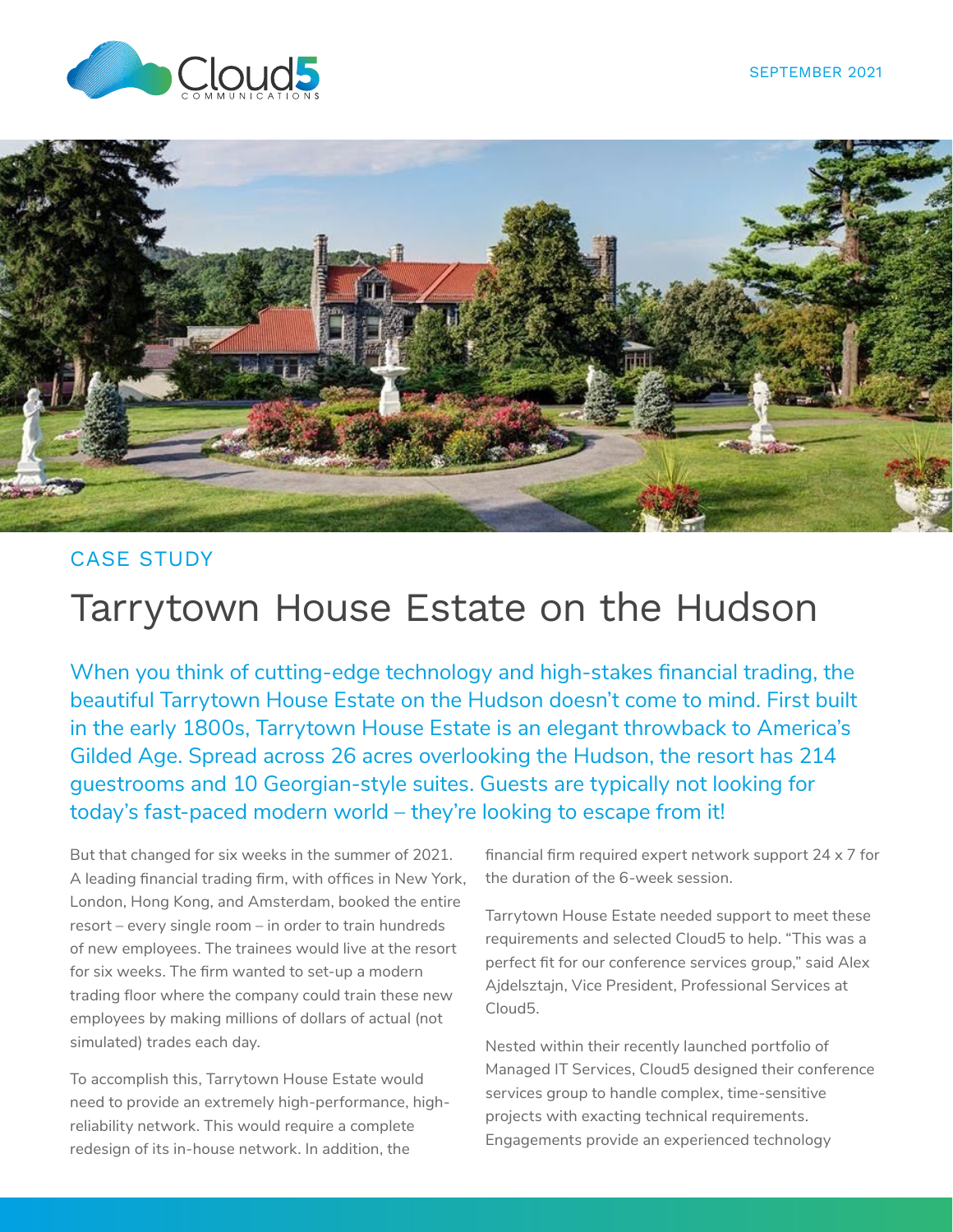consultant to scope the client's needs before, during and after the event and direct access to Tier 2/3 engineers exclusively assigned to the individual conference. When needed, Cloud5 also provides onsite engineers or customer success managers, additional equipment to scale the network availability, post conference technology reviews and network utilization reports to prepare for future events at the same or similar venues.

"This project required hands-on partnering with the customer onsite through the duration of the event, both in and outside of the hotel," said Ajdelsztajn.

# Cloud5 made it look easy...but it's not.

Cloud5 had their work cut out for them. The job included a complex set of steps:

- Redesign Tarrytown House Estate's complete network.
- Deploy the new network (including running fiber and new cabling).
- Proactively test the network to ensure performance and reliability.
- Pre-enroll several hundred guests before arrival, guaranteeing seamless onboarding and maximum user productivity from the minute they arrived on property.
- Provide onsite Customer Success Managers to participate in daily shift checkpoints and review sucess metrics with customer representatives.
- Deliver 24 x 7 support to ensure te network remained performant, reliable and secure.
- Reconfigure the network once the financial firm had left to operate in a more traditional hospitality configuration.

This was a complex project. And, there were several factors that made it even more difficult. "The hotel didn't want the residents to lose one second when arriving at the hotel," said Alex. "We needed to make sure they were enrolled and connected automatically upon arrival at the hotel."

### • DIFFICULT INFRASTRUCTURE.

The attributes that make Tarrytown House Estate so alluring to high-end guests also made it difficult to design and operate such a high-performance network. The resort comprises more than 10 stately, historical buildings. This gives the property charm and character, yet made running fiber and cabling more difficult.

• SHORT TIMEFRAME. The resort hosted a large wedding just prior to the planned trading floor training session. This meant Cloud5 would have just 5 days to deploy and troubleshoot the new network – including running all fiber and cabling.

#### • UNIQUE NETWORK CONFIGURATION.

In many ways, the requirements of this network were diametrically opposed to how a typical hospitality network is configured. In hospitality, for example, each user is isolated from other guests (for security and privacy reasons). In this case, the residents needed to see everyone else and be able to connect with them.

The residents would be installing their own network devices (like televisions, gaming gear, Peloton bikes, etc.), and needed 100% Wi-Fi access everywhere on the property at all times.

"The hotel didn't want the residents to lose one second when arriving at the hotel."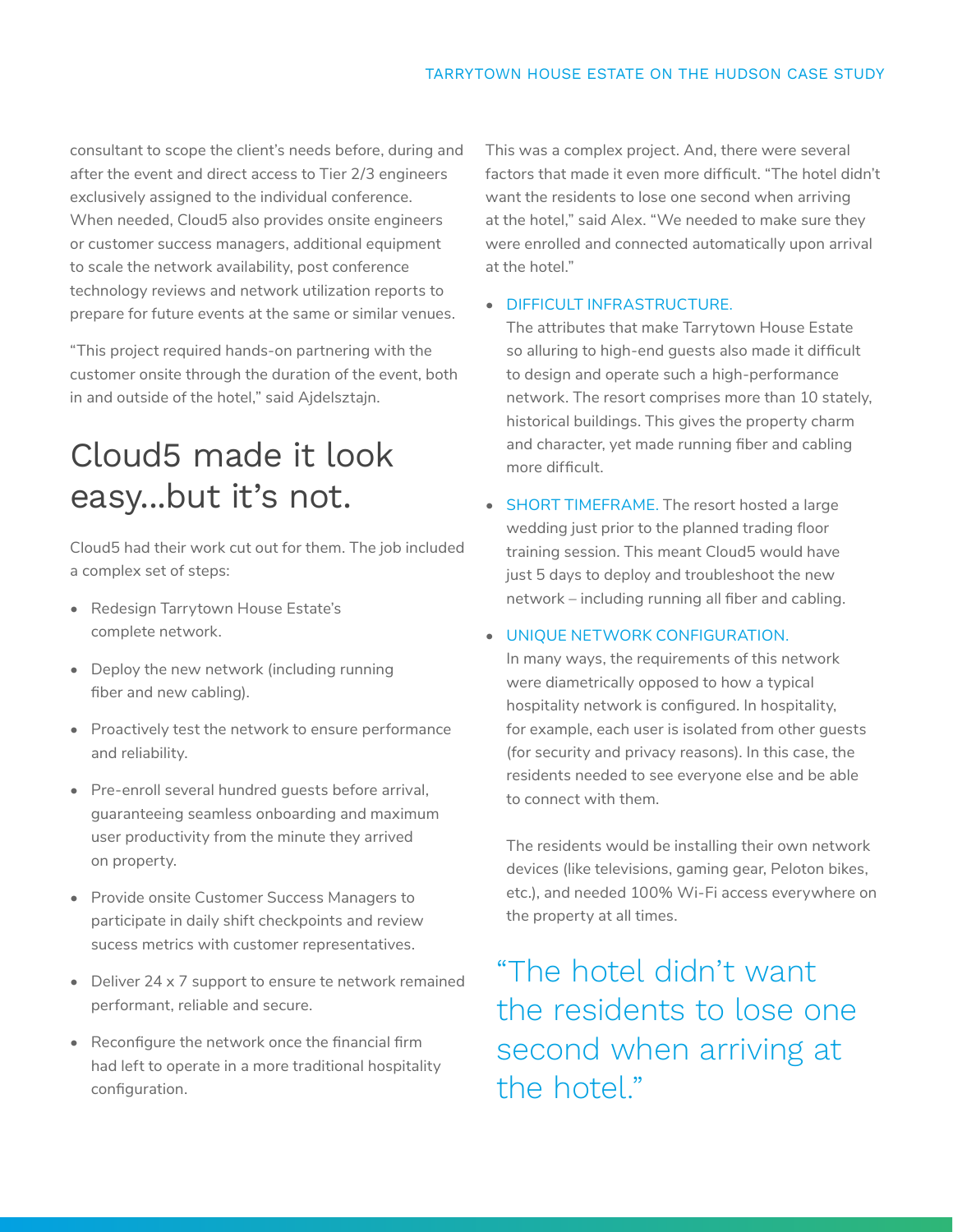## Cloud5's Undertaking

Cloud5 has extensive experience in both hotel operations, and designing, deploying and operating networks. As hospitality's leading communications technology and services platform, with 1,000+ dedicated staff, Cloud5 connects more than 5,000 hotels with nearly a million guests and staff every day.

For this engagement, Cloud5 positioned seven different resources onsite (two customer success managers, three installers and two support professionals). In addition, Cloud5 assigned eight other team members in their main offices to enable the delivery and appropriate oversight for the client.

• NETWORK REDESIGN. The new network required new switches, firewalls and core switches. They had to also run new fiber and new cabling.

They migrated existing access points to the new network and leveraged the expertise of seasoned network engineers to ensure the property had the appropriate level of redundancy to mitigate potential risks of outages.

• **INSTALLATION**. Cloud5 started the installation the evening the wedding was completed. It was a complex process and required several all-night sessions to complete.

#### • PRE-ARRIVAL LOGISTICS

Cloud5's conference services group worked with the customer to create a number of scheduled touchpoints with residents prior to arrival, ensuring adoption of a tailored pre-enrollment process. Guests arriving at the hotel experienced true seamless connectivity, having dealt with portals and Terms and Conditions pre-arrival, which allowed them to start working even before their check-in (and with the added bonus of a nifty portal to self-enroll their own headless devices if necessary).

#### • TECHNICAL AND CONFERENCE GROUP SUPPORT.

Onsite Customer Success Managers were overseeing the event's performance and acting as a conduit to the customer-appointed contact. Cloud5 staff participated in daily huddles and provided on-time feedback and suggestions to optimize the network performance and user satisfaction. All with the above-property support of skilled technicians, who kept a close eye on the network 24 x 7, watching for anomalies or technical issues, even those considered outside the scope of Cloud5's contract.

As expected with such high-profile conference, the financial firm was hyper-vigilant and required constant network health reports to make sure things were performing as expected. As the days progressed, they realized Cloud5's experienced and seasoned staff had things under control and gave them time back to focus on their event attendees. "They went from asking for regular reports and overseeing our work to trusting we had their best interest at heart and leaning on us to prompt the communication should issues ever arise." said Marc Vaughn, SVP of Operations at Cloud5.